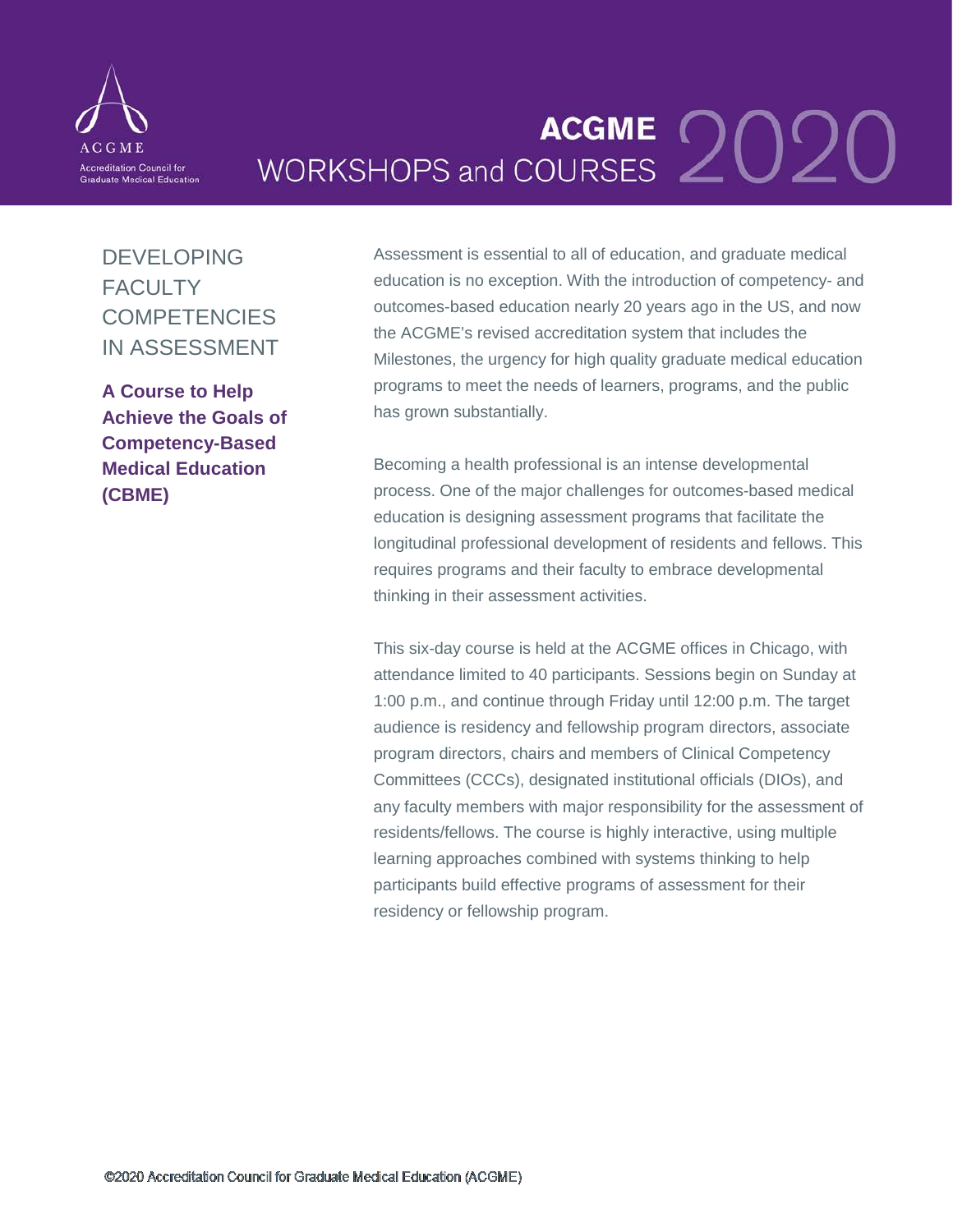# WORKSHOPS and COURSES 2020

# 2020 SPRING COURSE DATES

**Sunday, March 29 through Friday, April 3, 2020**

# 2020 FALL COURSE DATES

**Sunday, October 18 through Friday, October 23, 2020 and Sunday, November 8 through Friday, November 13, 2020**

# LOCATION

#### **Wednesday Morning:**

On the Wednesday morning of each session, the program will take place at the Clinical Education Center of the **Northwestern** University Feinberg School of Medicine 240 East Huron Street, a short walk from the ACGME.

### COURSE INFORMATION

#### **Overview**

The course begins with a review and exploration of key principles and concepts, and then drills deeper into more specific assessment methods, skills, and approaches throughout the week. Highlights of the curriculum include:

- Goals and core principles of CBME
- Practical and effective application of multiple assessment methods and tools across all competencies
- Highly experiential with hands-on practice, including direct observation practice in simulation center
- How to create effective assessment programs
- How to approach remediation of learners
- How to effectively design and run your CCC
- How to effectively use Milestones and Entrustable Professional Activities (EPAs) for professional development

#### **Course Director**

**Eric Holmboe, MD***, Chief, Research, Milestones Development and Evaluation Officer*, ACGME

#### **Core Faculty**

**Andem Ekpenyong, MD**, *Associate Professor,* Rush University Medical Center **William Iobst, MD**, *Senior Scholar*, Milestones Development and Evaluation, ACGME **Jennifer Kogan, MD**, *Professor, Division of General Internal Medicine, Perelman School of Medicine,* University of Pennsylvania School of Medicine **Andrew Olson, MD**, *Associate Professor of Medicine & Pediatrics* University of Minnesota Medical School

#### **Simulation Facilitators**

**Alex Auseon, DO; Mobola Campbell-Yesufu, MD; Kelly Caverzagie, MD; Andem Ekpenyong, MD; Jeanne Farnan, MD; Eric Holmboe, MD; William Iobst, MD; Jen Kogan, MD; Shannon Martin, MD; John McPherson, MD; Sandi Moutsios, MD; Shalini Reddy, MD; John Young, MD, PhD; Marygrace Zetkulic, MD**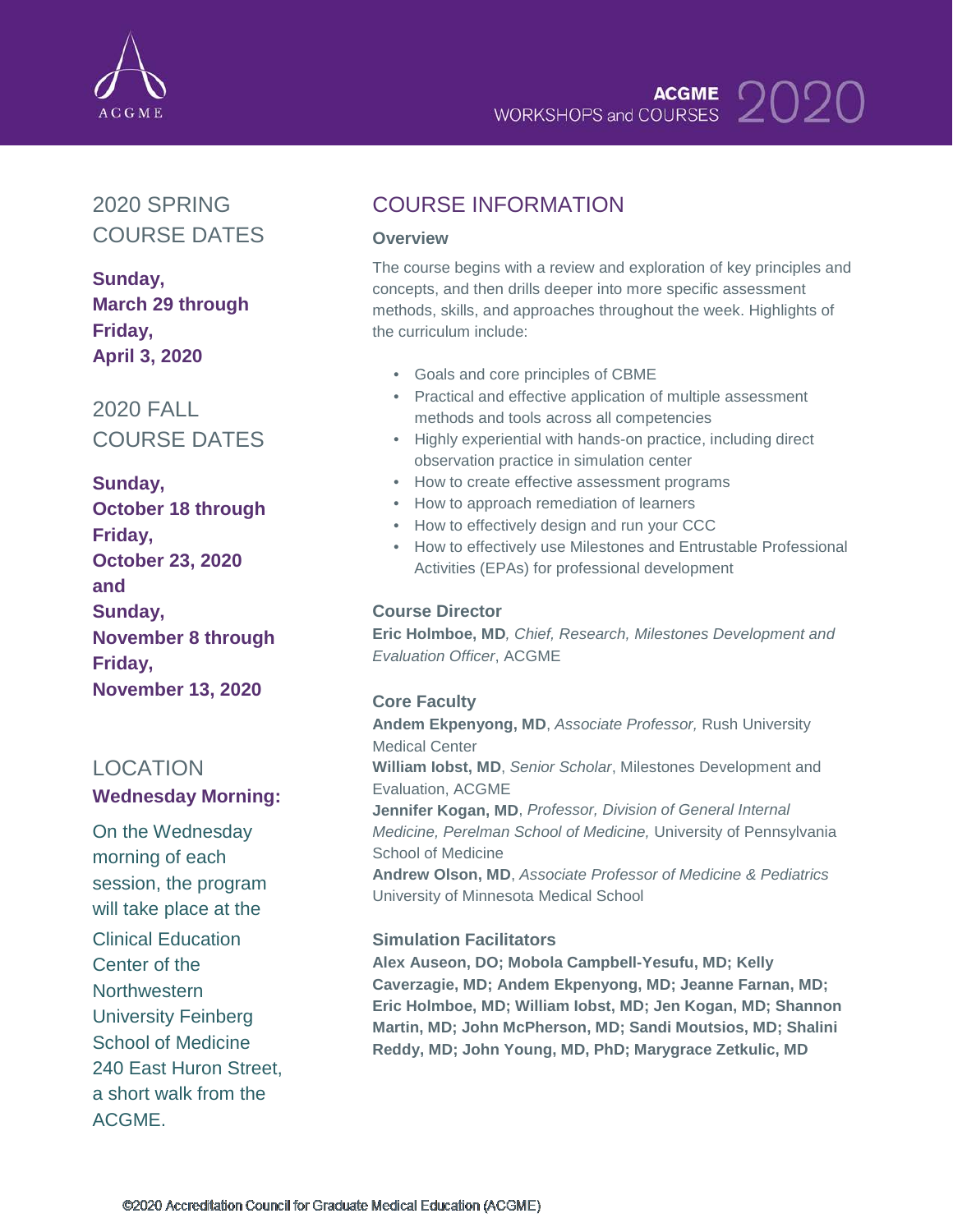

# COURSE SCHEDULE OVERVIEW

#### **Day 1: Introduction to outcomes-based education using competency frameworks**

This first session will briefly review the history and rationale behind CBME for better outcomes. The participants will engage in small group work to assess their own programs against the core CBME principles.

#### **Day 2: Introduction to a systems and programmatic approach to assessment**

This session will introduce the basics of systems thinking and its implications for creating effective programs of assessment.

#### **What constitutes "Good Assessment"?**

This session will explore the key criteria for effective ("good") assessment using the concept of utility and the Ottawa criteria for good assessment. This session will also explore key issues and challenges in faculty assessments of learners.

#### **Multi-source feedback (MSF)**

This session will cover basic concepts and practical applications of MSF. MSF should be a component of all assessment programs.

#### **Day 3: Assessing Clinical Reasoning**

This session will review essential strategies for assessing clinical reasoning, a very important yet complex competency. Work-based assessment approaches will be highlighted and include an introduction to resources available from the Society to Improve Diagnosis in Medicine.

#### **Feedback**

This session will explore effective behaviors and approaches for feedback as a bi-directional process, using key lessons from the literature and several useful frameworks for structuring feedback.

#### **Direct observation (DO)**

This interactive session will explore the "why" behind direct observation to ensure learner development and safe, effective, patient-centered care. Practical approaches to DO will be discussed and participants will be introduced and then apply the techniques of performance dimension and frame of reference training.

#### **Day 4: Direct observation practice at Simulation Center (afternoon free)**

#### **Day 5: Assessment of clinical practice, quality and patient safety**

The assessment of clinical practice through quality and safety measures, and evidence-based practice is essential to GME. This session will focus on approaches for using different types of practice data for assessment.

#### **Getting the Most from Milestones**

This session will provide an overview of lessons learned to date about the Milestones nationally. Key lessons from both quantitative and qualitative research will be shared and discussed.

#### **Working with the Resident in difficulty**

This workshop will provide a structured and systematic approach to working with learners in difficulty.

#### **Day 6: Clinical Competency Committees (CCC)**

Group decision making, when performed effectively, can enhance the quality of judgments and entrustment decisions. This session will cover the key concepts regarding effective group process. **Portfolios, Co-production and Learner Activation**

This final session will cover integrative strategies to maximize assessment system effectiveness, including portfolios and co-production as approach and philosophy for learning and assessment.